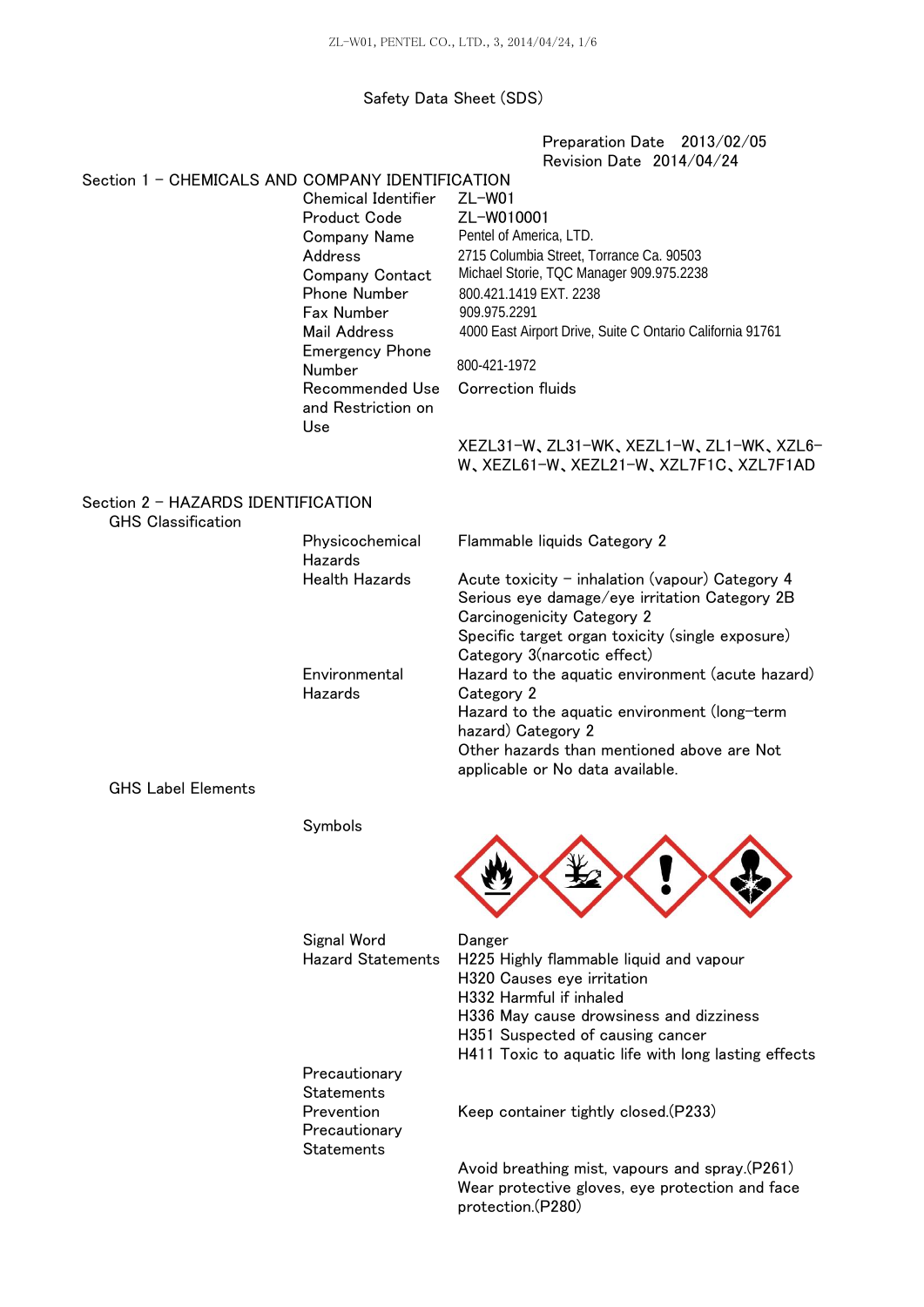|               | Wash hand thoroughly after handling. (P264)                                 |
|---------------|-----------------------------------------------------------------------------|
| Response      | IF ON SKIN or hair: Remove or take off                                      |
| Precautionary | immediately all contaminated clothing. Rinse skin                           |
| Statements    | with water or shower.(P303+P361+P353)                                       |
|               | IF INHALED: Remove to fresh air and keep at rest                            |
|               | in a position comfortable for                                               |
|               | breathing (P304+P340)                                                       |
|               | IF IN EYES: Rinse cautiously with water for                                 |
|               | several minutes. Remove contact lenses, if                                  |
|               | present and easy to do. Continue                                            |
|               | $rinsing (P305 + P351 + P338)$                                              |
|               | Call a doctor if you feel unwell. (P312)                                    |
|               | If eye irritation persists: Get medical advice and<br>attention.(P337+P313) |
|               | In case of fire: Use appropriate media for<br>extinction.(P370+P378)        |
| Storage       | Store in a well-ventilated place. Keep                                      |
| Precautionary | cool.(P403+P235)                                                            |
| Statements    |                                                                             |

### Section 3 - COMPOSITION / INFORMATION ON INGREDIENTS

Distinction of Substance

mixture

| or Mixture             |                      |                  |                   |                 |                  |
|------------------------|----------------------|------------------|-------------------|-----------------|------------------|
| Chemical Name or       | Concentration or Its | Formula          | ENCS No./ISHL No. |                 | <b>CAS RN</b>    |
| Generic Name           | Ranges               |                  | ENCS No.          | <b>ISHL No.</b> |                  |
| 1-Propanol, 2-methyl-  | 0.4%                 | C4H10O           | $(2) - 3049$      | Existing        | $78 - 83 - 1$    |
| Methylcyclohexane      | 42.4%                | C7H14            | $(3)-2230$        | Existing        | $108 - 87 - 2$   |
| Titanium dioxide $(W)$ | 40.5%                | TiO <sub>2</sub> | $(1)$ -           | Existing        | $13463 - 67 - 7$ |
|                        |                      |                  | $558(5)$ -        |                 |                  |
|                        |                      |                  | 5225              |                 |                  |
| Silicon dioxide        | 1.3%                 | SiO <sub>2</sub> | $(1) - 548$       | Existing        | 7631-86-9        |

Impurities and/or Stabilizing Additives which Contribute to the

No information available

Get medical advice and attention if you feel unwell.

# Section 4 - FIRST AID MEASURES

Inhalation

Media

| Skin Contact                       | 呼吸が困難な場合には、新鮮な空気のある場所に<br>移動し、呼吸しやすい姿勢で休憩させること。<br>Call a doctor if you feel unwell.<br>Wash with plenty of soap and water.<br>If skin irritation occurs: Get medical advice and |
|------------------------------------|----------------------------------------------------------------------------------------------------------------------------------------------------------------------------------|
|                                    | attention.                                                                                                                                                                       |
| Eye Contact                        | Rinse cautiously with water for several minutes.<br>Remove contact lenses, if present and easy to do.                                                                            |
|                                    | Continue rinsing.<br>When the ocular stimulation lasts. Seek medical<br>treatment and advice.                                                                                    |
| Ingestion                          | Rinse mouth. Do NOT induce vomiting.<br>Get medical advice and attention if you feel unwell.                                                                                     |
| Section 5 – FIRE FIGHTING MEASURES |                                                                                                                                                                                  |
| Extinguishing Media                | Dry chemicals, CO2, fog, sand or regular foam.                                                                                                                                   |
| Unsuitable Extinguishing           | Straight streams.                                                                                                                                                                |

Straight streams.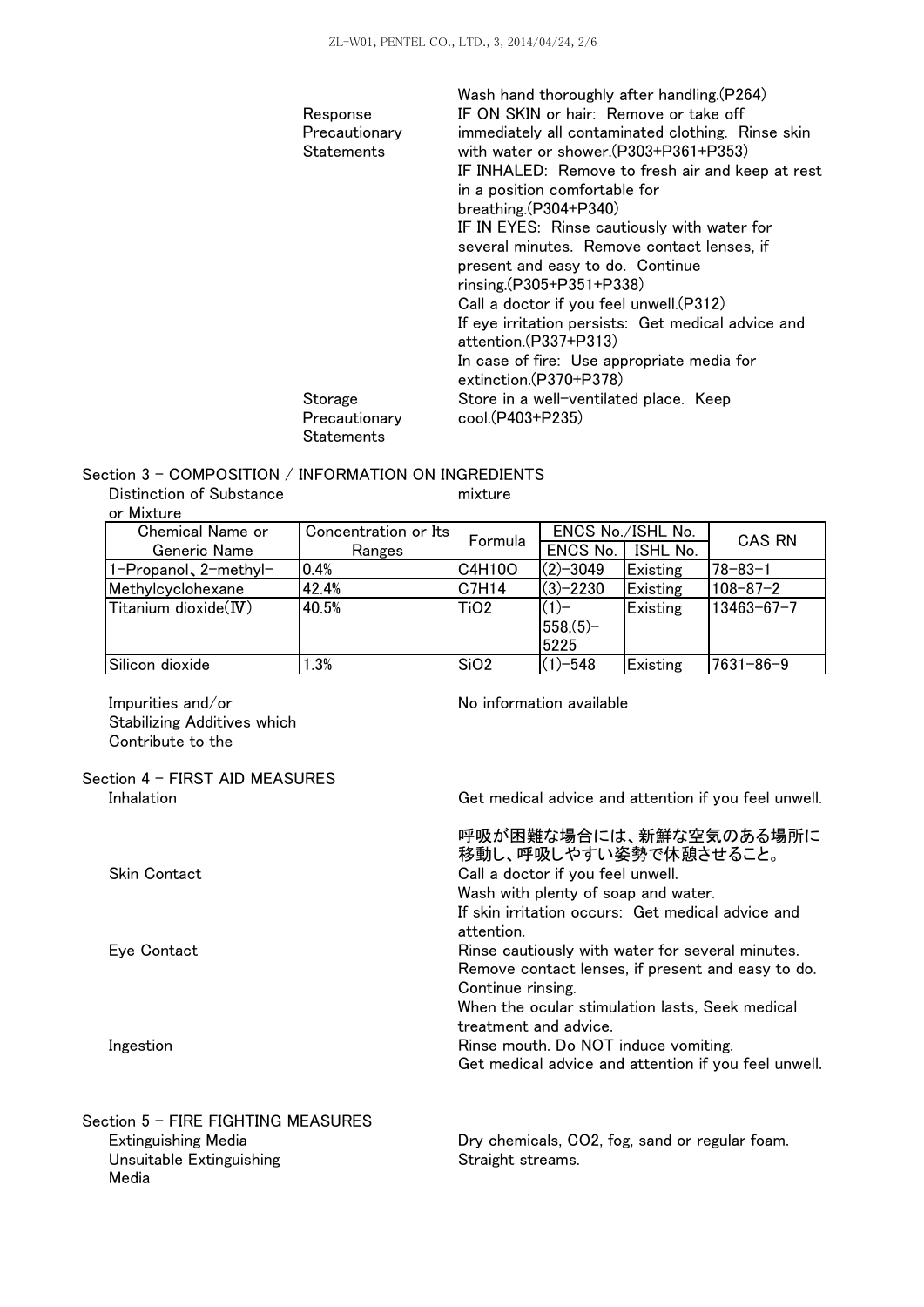| Protection of Fire Figther                                                                                                                                                                                                                            |                                                  | In fire fighting, wear respiratory protection and<br>chemical protective clothing.                                                                                                                                                                                                                                                                                            |
|-------------------------------------------------------------------------------------------------------------------------------------------------------------------------------------------------------------------------------------------------------|--------------------------------------------------|-------------------------------------------------------------------------------------------------------------------------------------------------------------------------------------------------------------------------------------------------------------------------------------------------------------------------------------------------------------------------------|
| Section 6 - ACCIDENTAL RELEASE MEASURES<br>Personal Precautions,<br>Protective Equipment and<br><b>Emergency Procedures</b><br>Environmental<br>Precautions<br>Methods and Equipment<br>for Containment and<br>Cleaning up<br>Prevention Measures for |                                                  | Wear appropriate personal protective equipment<br>(Refer to "Section 8 - EXPOSURE CONTROLS /<br>PERSONAL PROTECTION") and avoid inhalation<br>or contact with eyes and skin.<br>Pay attention not to cause the influence on the<br>environment by discharging into rivers.<br>Allow material to solidify, and scrape up.<br>Prevent flowing into drain, sewage, basement, and |
| <b>Secondary Accidents</b>                                                                                                                                                                                                                            |                                                  | closed area.                                                                                                                                                                                                                                                                                                                                                                  |
| Section 7 - HANDLING AND STORAGE<br>Handling                                                                                                                                                                                                          |                                                  | Technical Measures Provide ventilation system and use necessary<br>personal protective equipment as described in<br>$\degree$ Section 8 – EXPOSURE CONTROLS $\angle$<br>PERSONAL PROTECTION".                                                                                                                                                                                 |
|                                                                                                                                                                                                                                                       | Handling                                         | Precautions for Safe Prohibit use of heat, sparks, and fire in the<br>surrounding area.<br>Avoid contact with eyes and skin.<br>Avoid swallowing.<br>Wash hand thoroughly after handling.<br>Handle at a well-ventilated place.                                                                                                                                               |
|                                                                                                                                                                                                                                                       | Imcompatible<br>Substances or<br><b>Mixtures</b> | Prevents Handling of Refer to "Section 10 - STABILITY AND<br>REACTIVITY".                                                                                                                                                                                                                                                                                                     |
| <b>Storage Precautionary</b><br>Statements                                                                                                                                                                                                            | <b>Technical Measures</b>                        | The storage facility should be provided with<br>necessary lighting, lighting equipment, and<br>ventilator to store and handle dangerous goods.<br>Refer to "Section 10 - STABILITY AND<br>REACTIVITY".<br>Store in a well-ventilated and cool place keeping<br>container tightly closed.<br>Store locked up.                                                                  |
|                                                                                                                                                                                                                                                       | Material Used in<br>Packaging/Container          | Keep only in original container.                                                                                                                                                                                                                                                                                                                                              |
| Section 8 - EXPOSURE CONTROLS / PERSONAL PROTECTION<br><b>Engineering Controls</b>                                                                                                                                                                    |                                                  | Good general ventilation should be sufficient to<br>control airborne levels.                                                                                                                                                                                                                                                                                                  |
| <b>Personal Protective</b><br>Respiratory<br>Protection<br>Equipment<br><b>Hand Protection</b><br>Eye Protection                                                                                                                                      |                                                  | Use personal respiratory equipment as required.<br>Use personal gloves as required.<br>Protection glasses (ordinary glasses, ordinary<br>glasses with side shields, and goggles).<br>Use personal eye protection as required.                                                                                                                                                 |
|                                                                                                                                                                                                                                                       | Skin and Body<br>Protection                      | Use personal protective clothing and face<br>protection as required.                                                                                                                                                                                                                                                                                                          |
| Section 9 - PHYSICAL AND CHEMICAL PROPERTIES                                                                                                                                                                                                          |                                                  |                                                                                                                                                                                                                                                                                                                                                                               |
| Appearance                                                                                                                                                                                                                                            | <b>Physical State</b><br>Form<br>Colour          | liquid<br>liquid<br>white                                                                                                                                                                                                                                                                                                                                                     |
| Odour                                                                                                                                                                                                                                                 |                                                  | characteristic                                                                                                                                                                                                                                                                                                                                                                |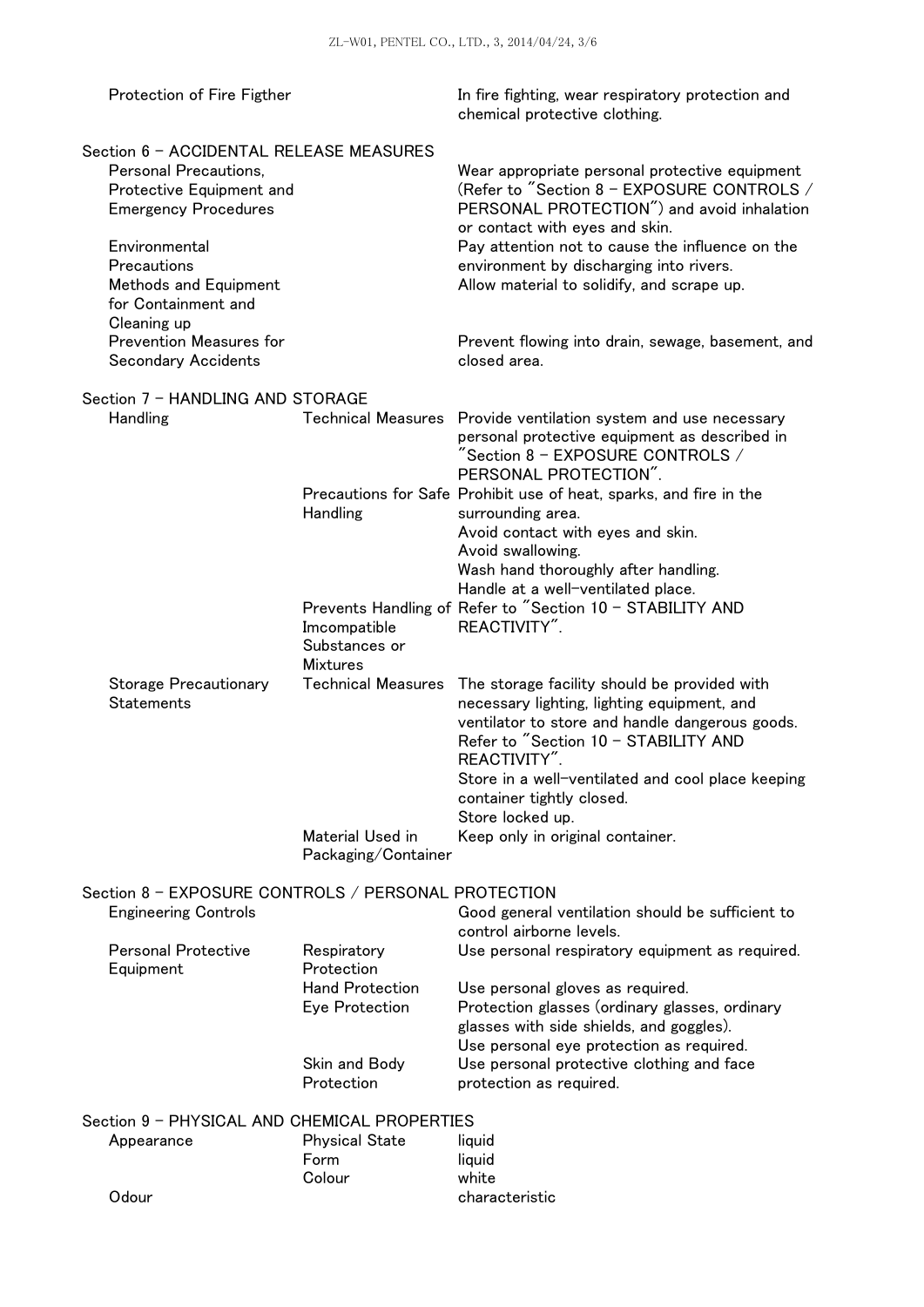| Odour threshold<br>рH<br>Melting Point/Freezing             |                    | No data available<br>No data available<br>No data available |
|-------------------------------------------------------------|--------------------|-------------------------------------------------------------|
| Point<br>Initial Boiling Point and<br><b>Boiling Ranges</b> |                    | No data available                                           |
| <b>Flash Point</b>                                          |                    | $-4.4^{\circ}$ C (Tag Closed Cup)                           |
| <b>Evaporation Rate</b>                                     |                    | No data available                                           |
| Flammability (solid, gas)                                   |                    | No data available                                           |
| Flammability or Explosive Lower Limit<br>Limits             |                    | No data available                                           |
|                                                             | <b>Upper Limit</b> | No data available                                           |
| Vapour Pressure                                             |                    | No data available                                           |
| <b>Vapour Density</b>                                       |                    | No data available                                           |
| Specific Gravity (Density)                                  |                    | No data available                                           |
| Partition Coefficient : n-                                  |                    | No data available                                           |
| Octanol/Water                                               |                    |                                                             |
| Auto-Ignition                                               |                    | No data available                                           |
| Decomposition                                               |                    | No data available                                           |
| Temperature                                                 |                    |                                                             |
| Viscosity                                                   |                    | No data available                                           |
| Kinematic viscosity                                         |                    | No data available                                           |
| Flammability or Explosive                                   |                    |                                                             |
| Limits                                                      |                    |                                                             |
| Section 10 - STABILITY AND REACTIVITY                       |                    |                                                             |
| Reactivity                                                  |                    | No data available                                           |
| Chemical stability                                          |                    | No data available                                           |
| Possibility of Hazardous                                    |                    | No data available                                           |
| Reaction                                                    |                    |                                                             |
| <b>Conditions to Avoid</b>                                  |                    | No data available                                           |
| <b>Imcompatible Substances</b>                              |                    | No data available                                           |
| or Mixtures                                                 |                    |                                                             |
| Hazardous Decomposition<br>Products                         |                    | No data available                                           |
| Section 11 - TOXICOLOGICAL INFORMATION                      |                    |                                                             |
| Acute Toxicity                                              |                    | No information available                                    |
| Skin Corrosion/Irritation                                   |                    | No data available                                           |
| Serious eye damage/eye<br>irritation                        |                    | No data available                                           |
| Respiratory or Skin<br>Sensitization                        |                    | No data available                                           |
| Germ Cell Mutagenicity                                      |                    | No data available                                           |
| Carcinogenicity                                             |                    | No data available                                           |
| <b>Reproductive Toxicity</b>                                |                    | No data available                                           |
| Specific target organ                                       |                    | No data available                                           |
| toxicity (single exposure)                                  |                    |                                                             |
| Specific target organ                                       |                    | No data available                                           |
| toxicity (repeated                                          |                    |                                                             |
| exposure)                                                   |                    |                                                             |
| <b>Aspiration Hazard</b>                                    |                    | No data available                                           |
| Section 12 - ECOLOGICAL INFORMATION                         |                    |                                                             |
| Hazard to the aquatic                                       |                    | No data available                                           |
| environment (acute                                          |                    |                                                             |
| Hazard to the aquatic                                       |                    | No data available                                           |
| environment (long-term                                      |                    |                                                             |
| hazard)                                                     |                    |                                                             |
| Hazard to the ozone layer                                   |                    | No data available                                           |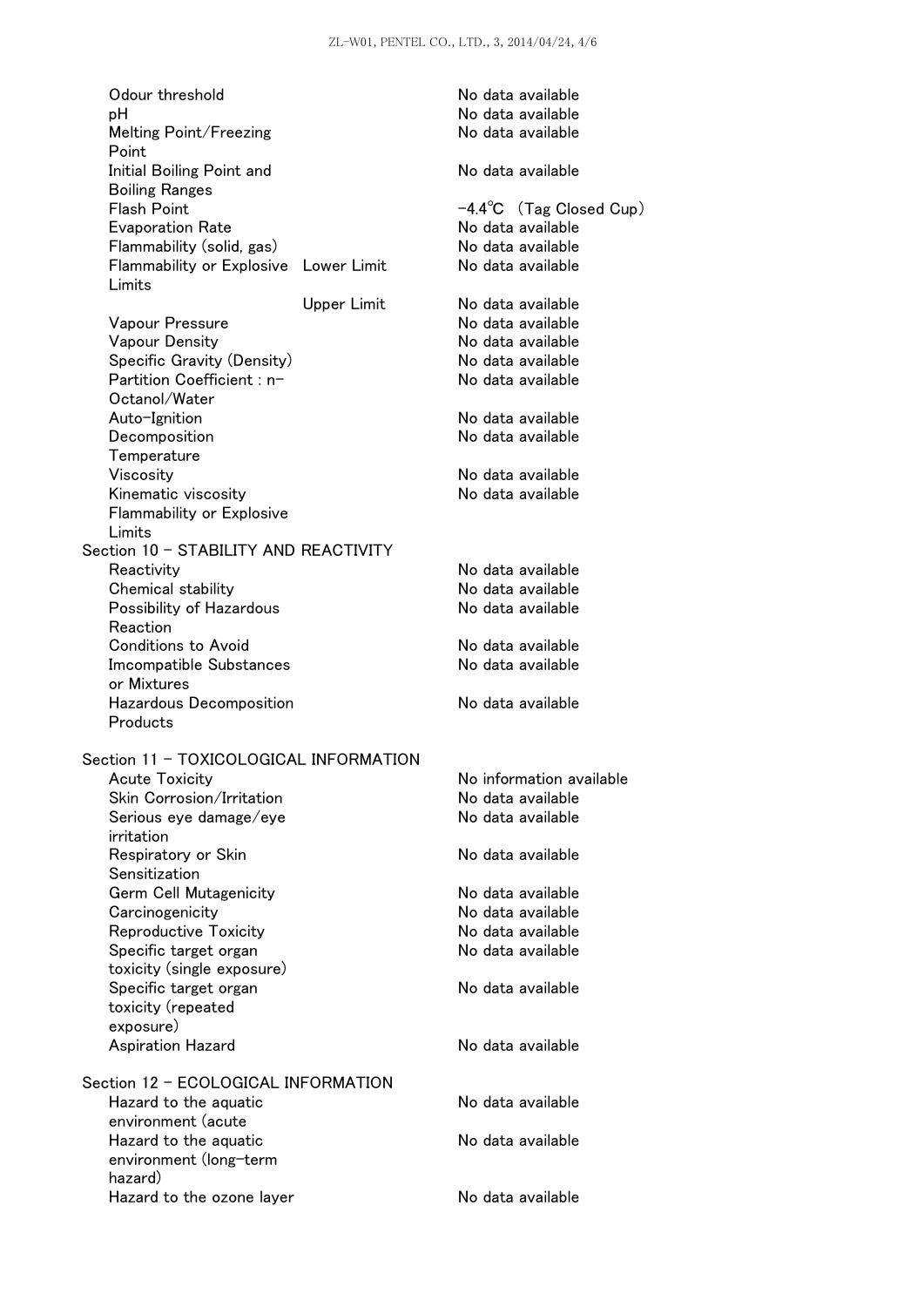| Section 13 - DISPOSAL CONSIDERATIONS             |                                                                                                                                                                   |                                                                                                                                                                                                                                                                          |
|--------------------------------------------------|-------------------------------------------------------------------------------------------------------------------------------------------------------------------|--------------------------------------------------------------------------------------------------------------------------------------------------------------------------------------------------------------------------------------------------------------------------|
| <b>Residual Waste</b>                            |                                                                                                                                                                   | Disposal should be in accordance with applicable<br>regulations and standards by the respective local<br>governments.<br>Commission a waste disposal company, or a local<br>public body who are licensed by local or regional<br>government, to dispose of the material. |
| <b>Contaminated Container</b><br>and Packaging   |                                                                                                                                                                   | Recycle containers after cleansing, or carry out<br>the disposal under the related laws and regulations<br>and the standards of the local governments.                                                                                                                   |
| Section 14 - TRANSPORT INFORMATION               |                                                                                                                                                                   |                                                                                                                                                                                                                                                                          |
| <b>International Regulations</b>                 | Regulatory<br>Information by Sea<br>UN No.<br>Proper Shipping<br>Class<br>Packing Group<br>Marine Pollutant<br>Transport in bulk<br>according to<br><b>MARPOL</b> | Conform to the provisions of IMO.<br>1263<br><b>PAINT</b><br>3<br>п<br>Not applicable<br>Not applicable                                                                                                                                                                  |
|                                                  | 73/78, Annex $\text{I}$ , and<br>the IBC code<br>Regulatory<br>Information by Air<br>UN No.<br>Proper Shipping<br>Class                                           | Conform to the provisions of ICAO/IATA.<br>1263<br><b>PAINT</b><br>3                                                                                                                                                                                                     |
| Regulations in Japan                             | Packing Group<br>Regulatory<br>Information by Road<br>or Rail                                                                                                     | п<br>Not applicable                                                                                                                                                                                                                                                      |
|                                                  | Regulatory<br>Information by Sea<br>UN No.<br>Proper Shipping                                                                                                     | Conform to the provisions of the Ship Safety Law.<br>1263<br>PAINT                                                                                                                                                                                                       |
|                                                  | Name.<br>Class<br>Packing Group<br>Marine Pollutant<br>Transport in bulk<br>according to<br><b>MARPOL</b><br>73/78, Annex $\text{I}$ , and<br>the IBC code        | 3<br>п<br>Not applicable<br>Not applicable                                                                                                                                                                                                                               |
|                                                  | Regulatory<br>Information by Air<br>UN No.<br>Proper Shipping<br>Name.<br>Class                                                                                   | Conform to the provisions of the Ship Safety Law.<br>1263<br><b>PAINT</b><br>3                                                                                                                                                                                           |
| <b>Emergency Response</b><br><b>Guide Number</b> | Packing Group                                                                                                                                                     | п<br>128                                                                                                                                                                                                                                                                 |

Section 15 - REGULATORY INFORMATION

Regulatory information with regard to this product in your country or in your region should be